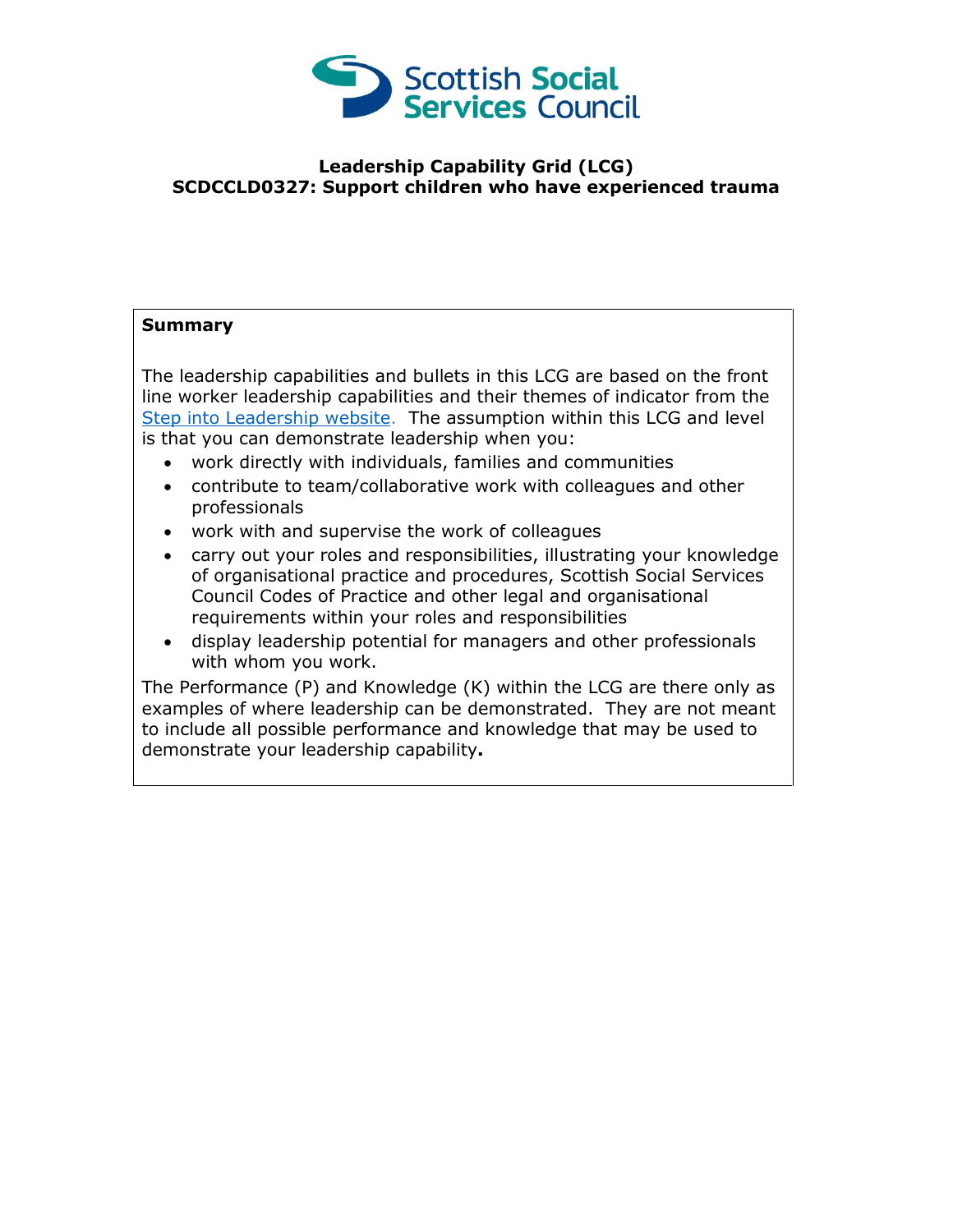

## **Leadership Capability Grid (LCG) SCDCCLD0327: Support children who have experienced trauma**

| Leadership<br>capabilities         | When supporting children who have experienced trauma you<br>can demonstrate leadership capabilities by:                                                                                                                                                                                                                                                                                                                                                                                                                                                                                                                                                                                                                                                                      |
|------------------------------------|------------------------------------------------------------------------------------------------------------------------------------------------------------------------------------------------------------------------------------------------------------------------------------------------------------------------------------------------------------------------------------------------------------------------------------------------------------------------------------------------------------------------------------------------------------------------------------------------------------------------------------------------------------------------------------------------------------------------------------------------------------------------------|
| <b>Vision</b>                      | Providing a vision for those with whom you work and your<br>organisation when you:<br>See how best to make a difference when providing active support<br>$(P14, 23, 24, 25, 26, 27, 29; K2, 11, 16, 17)$<br>Communicate and promote ownership of the vision when working<br>$\bullet$<br>with others (P14,23,24,26,27,29,30; K2,11,16,17,20) and when<br>recording and reporting ( $P13,33$ ; K35,36,37)<br>Promote social service values through active participation and<br>$\bullet$<br>personalisation (P14,16,17,18,19,22,24; K1,2,3,4,11,12,16,31,<br>33, 35 - 37)<br>See the bigger picture when demonstrating knowledge and practice<br>$\bullet$<br>of organisational, local and national policies and procedures<br>$(P13, 14, 18, 25, 33; K1, 2, 3, 4, 6, 35-37)$ |
| Self-<br>leadership                | Displaying self leadership when you:<br>Demonstrate and adapt leadership in response to changing needs<br>$\bullet$<br>and preferences and overcoming barriers (P10,30, K20,28)<br>Improve own leadership when you seek advice $(P7, 10, 31; K20, 28)$<br>$\bullet$<br>Take intelligent risks when communicating with difficult, complex<br>$\bullet$<br>and sensitive issues ( $P19$ ; $K2,12,14$ )<br>Demonstrate and promote resilience when adapting practice (P30;<br>$\bullet$<br><b>K28)</b><br>Challenge discrimination and oppression ( $P14,18$ ; K1,2,4,31,33)<br>$\bullet$                                                                                                                                                                                       |
| <b>Motivating</b><br>and inspiring | Motivating and inspiring others when you:<br>Inspire people by personal example (P19,26,30; K8,9,28)<br>Recognise and value the contribution of others<br>$\bullet$<br>(P7,8,9,10,19,26,30; K9,17,20)<br>• Support the creation of a learning and performance culture<br>(P7,8,9,10,19,27,30; K11,16,17,20,28)                                                                                                                                                                                                                                                                                                                                                                                                                                                               |
| <b>Empowering</b>                  | Empowering people when you:<br>Enable leadership at all levels (P9,10,19,24,26,27,30; K8,9,16,17,<br>20)<br>Support the creation of a knowledge and management culture by<br>seeking and providing information to enable understanding<br>(P3,7,8,14,27,29,30; K14,25,28)<br>Promote professional autonomy (P7,8,9,10,26,30; K6,8,9,20,28)<br>• Involve people in development and improvement (P26,29,30;<br>K17,28)                                                                                                                                                                                                                                                                                                                                                         |